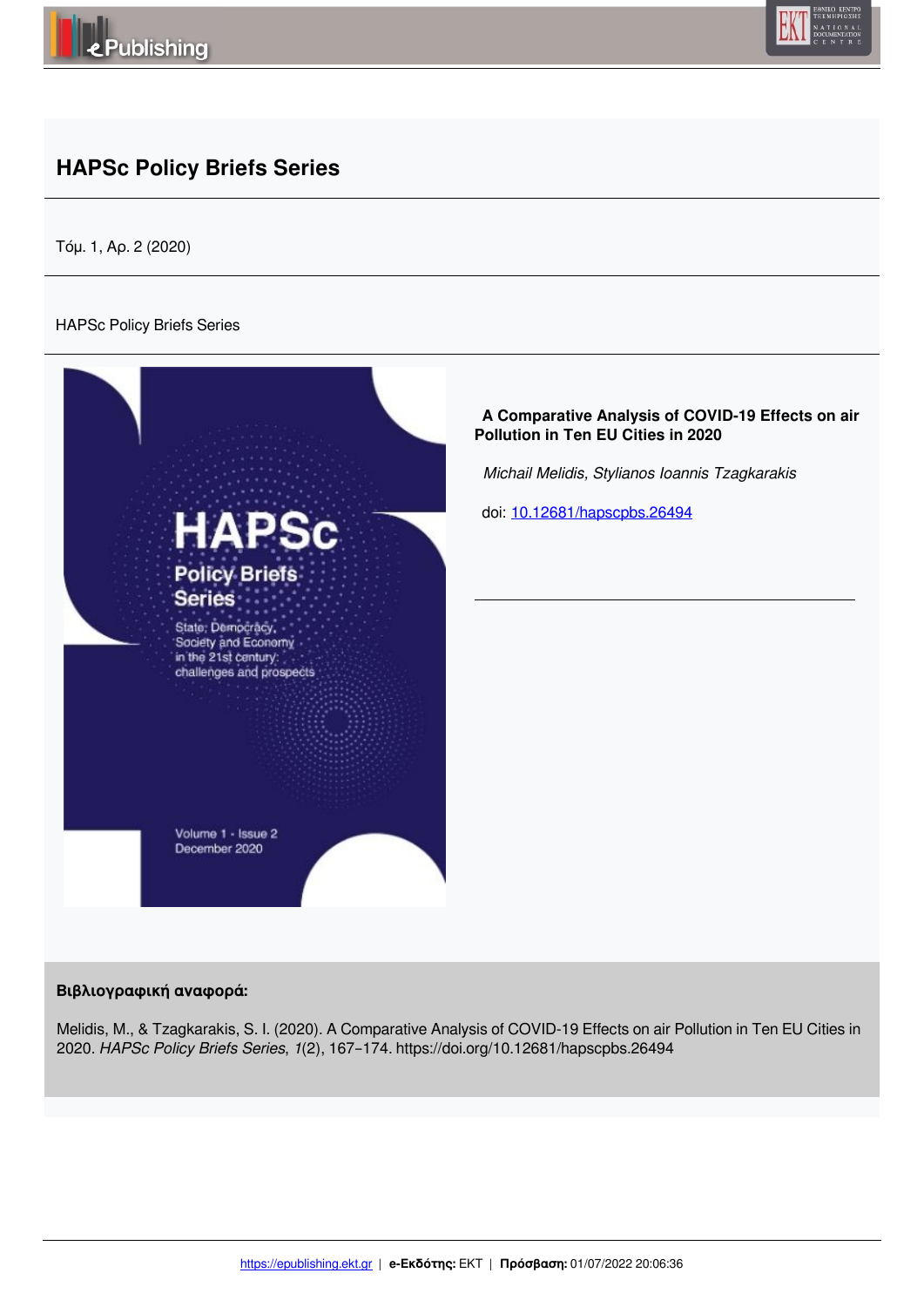# A Comparative Analysis of COVID-19 Effects on Air Pollution in Ten EU Cities in  $2020<sup>1</sup>$

Michail Melidis<sup>2</sup> & Stylianos Ioannis Tzagkarakis<sup>3</sup>

# **Abstract**

The global pandemic has arguably induced many dramatic changes at all levels worldwide. The occurrence of some silver linings on the environment brought about a glimmer of hope and optimism. However, these are seen as rather short-lived and temporary mainly linked to lower economic output and the imposition of restrictive measures by the national governments to contain the spreading of the coronavirus. In such a context, the restart of the economy plausibly raises many concerns about the durability of those in the long run. An environmental sector that has attracted particular attention is air pollution which has seen significant improvements in urban centers and most polluted cities during the pandemic. Evidence shows that air pollution in the EU has decreased in 2020 as a result of reduced consumption of fossil fuels, road transport, lower economic output, and industrial activity, however, strong signs of retreat to pre-coronavirus levels are observed. The aim of this policy brief is to examine the effects of COVID-19 on air pollution by breaking down and comparing the average concentrations of three pollutants, nitrogen dioxide (NO2), and particulate matter (PM2.5), and (PM10), per month in ten major European cities in 2020 with the use of data from the European Environment Agency.

Keywords: Air pollution; COVID-19; Environmental effects; Lockdown; Nitrogen Dioxide; Particulate Matter.

# **Introduction**

Since the outbreak of the global pandemic, a plethora of studies have embarked on assessing the effects of the coronavirus on the environment at the international level (Helm, 2020). The pandemic could be argued that apart from the serious negative effects has generated some environmental benefits (Zambrano et al., 2020). Indicatively, these can be identified in the lower consumption of fossil fuels and the decrease of GHG emissions due to lower economic and industrial activity which, in turn, led to improved air quality, clearer skies, and a cleaner atmosphere in the world's most polluted cities. Likewise, the fall of tourism affected the quality and clarity of waters and beaches around the world while nature and wildlife in the absence of human presence seemed to bounce back

<sup>&</sup>lt;sup>1</sup> To cite this paper in APA style: Melidis, M. and Tzagkarakis, S. I. (2020). A Comparative Analysis of COVID-19 Effects on Air Pollution in Ten EU Cities in 2020. HAPSc Policy Briefs Series, 1(2): 167-174. DOI: 10.12681/hapscpbs.26494

<sup>&</sup>lt;sup>2</sup> Dr. Michail Melidis is an Associate Lecturer at the University of Exeter (UK). His work and research interests are focused on the analysis and implementation of environmental policies in EU, Greece, and the UK.

<sup>&</sup>lt;sup>3</sup> Dr. Stylianos Ioannis Tzagkarakis is Teaching Fellow on Comparative Public Policy and Postdoctoral Researcher (with scholarship from the State Scholarships Foundation-IKY) at the Department of Political Science of the University of Crete, Greece. He is Field Manager of the Centre for Human Rights (KEADIK) of the University of Crete, Deputy Director of the Scientific Council of the Hellenic Association of Political Scientists (HAPSc) and Member of the Steering Committee of the ECPR Political Culture Research Network.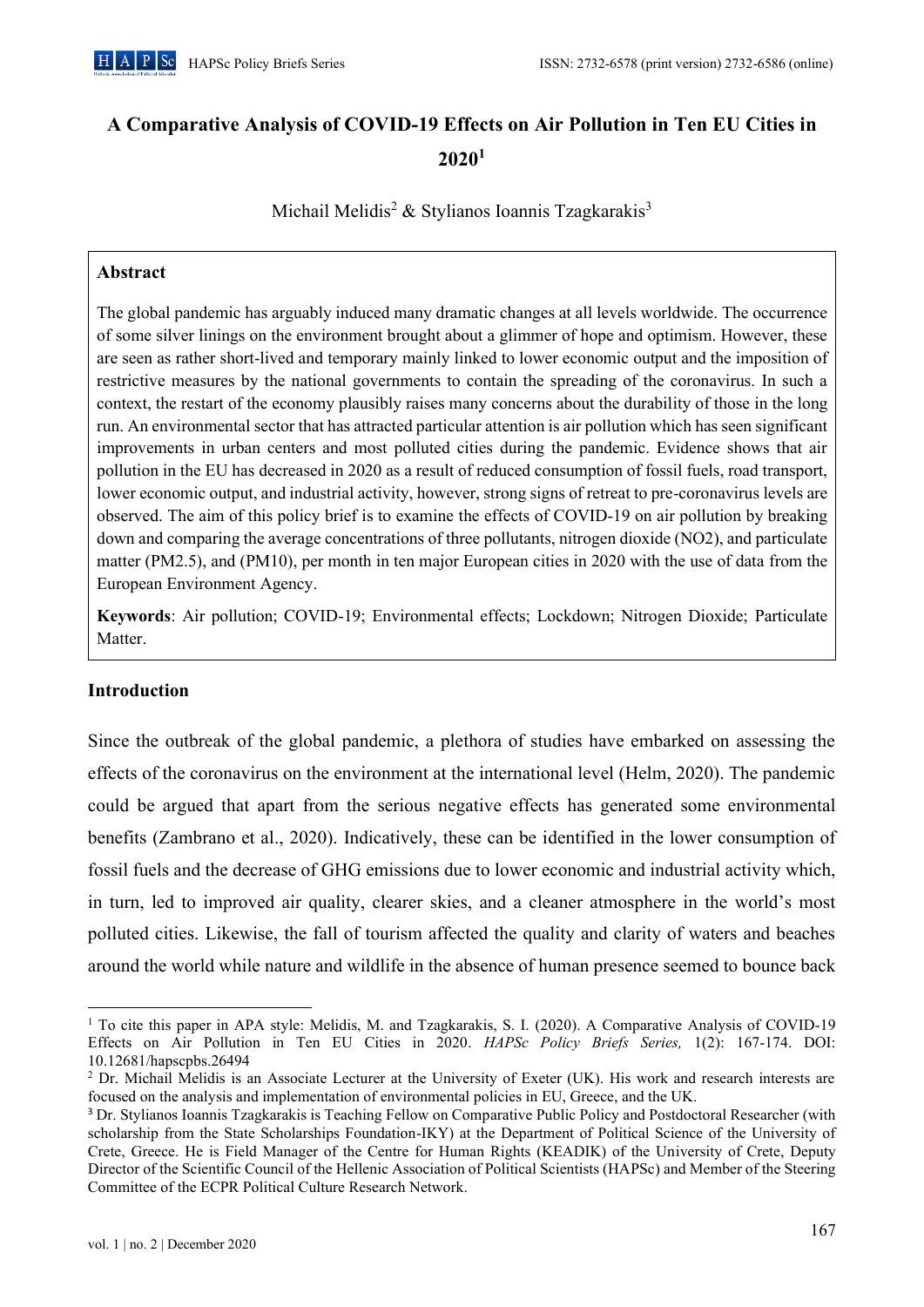

(Melidis, 2020). On the other hand, some of the negative effects are met in the increased use of singleuse plastics, the rise in household and medical waste and waste management (Saadat et al., 2020). In this regard, an environmental sector that lends itself to an interesting analysis and constitutes the centerpiece of this paper is air pollution which has seen significant improvements during the pandemic. The focus of this article is to look into and compare the levels of air pollution in ten major European cities by analysing the  $NO_2$ ,  $PM_{2.5}$ , and  $PM_{10}$  pollutants and their monthly average concentrations in 2020, a year of several restrictive measures, national and local lockdowns. In a nutshell, the article demonstrates the significant reductions in emissions in ten EU cities and improved air quality, however, there are clear indications of a possible setback to the pre-pandemic levels. The structure of the article is as follows. Initially, it introduces the research methodology and key definitions then goes on to outline air quality in the EU followed by an analysis of air pollutants in a sample of ten EU cities, and lastly draws some conclusions and policy recommendations.

#### **Methodology and Definitions**

The article is drawn on a range of academic articles, environmental studies, and reports from environmental agencies and international organisations. The data for the statistical analyses were compiled by the official European Environment Agency datasets (EEA, 2020a). Specifically, we used the EEA's Air quality and Covid-19 viewer to track the average concentrations of nitrogen dioxide  $(NO<sub>2</sub>)$  and particulate matter (PM<sub>10</sub> and PM<sub>2.5</sub>) per month in 2020. Here we provide some definitions of the key terms included in our research. Emission is the release of a pollutant directly into the atmosphere. The first pollutant examined is nitrogen dioxide  $(NO<sub>2</sub>)$ .  $NO<sub>2</sub>$  is a gaseous air pollutant principally generated during the combustion processes such as the burning of fossil fuels from vehicles, trucks, buses, powerplants, diesel-powered heavy construction, industrial boilers, and offroad equipment in combination with nitric oxide (NO) (EPA, 2020). Certain gases when reacting with NO in the atmosphere may result in the formation of  $NO<sub>2</sub>$ . These reactions are characterized by rapidity and reversibility. Therefore, the two gases are reported together as nitrogen oxides (NOx). Nitrogen oxides play a crucial role in the formation of acid rain and smog with harmful effects on the environment (DEFRA, 2019). Road transport and energy production are the largest sources of  $NO<sub>2</sub>$ emissions. Exposure to  $NO<sub>2</sub>$  poses health and safety hazards such as coughing, irritation of the eves. nose, and throat, congestion, chest pain, breathing difficulties, blood loss, lung damage, and ultimately death (WHO, 2017).

Subsequently, the term 'PM' refers to particulate matter (particles in the air) – a mix of extremely small solid particles and liquid droplets in the atmosphere (DEFRA, 2020). PM $_{10}$  and PM $_{2.5}$  are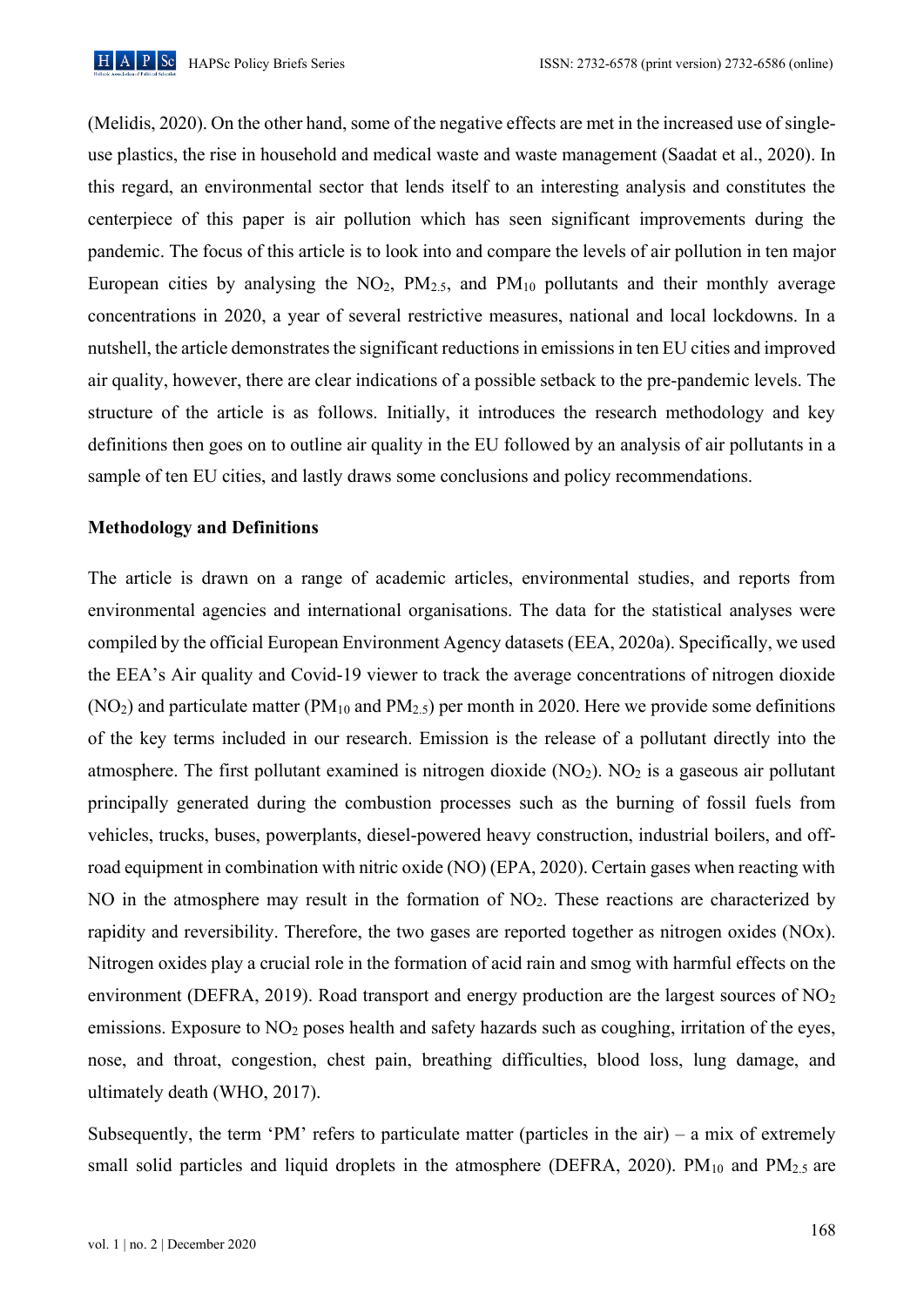

inhalable and often come from different emissions sources bearing different chemical compositions. Particle pollution can emanate from the combustion of liquid and solid fuels for domestic heating, power generation, wood-burning stoves, forest fires, diesel engines, road traffic emissions, industry, agricultural burning, and dust (DEFRA, 2019). It can also be composed of a variety of sources such as sulphates, nitrates, ammonia, carbon, lead, organics, soil, dust, sea salt, and bioaerosols. A difference between these two is size where particles have a diameter of less than 10 and 2.5 micrometers respectively. According to World Health Organisation (2020),  $PM_{10}$  and  $PM_{2.5}$  are the two types of pollution that affect more people than any other pollutant.  $PM_{2.5}$  is also known as fine particulate matter. Exposure to particle pollution may have serious effects on health such as lung and cardiovascular diseases, respiratory problems, and premature deaths. Fine particles are also linked to reduced visibility (haze) and adversely impact climate, ecosystems, and materials. Their limit values can be frequently found in exceedance in many European cities (WHO, 2017).

The selection of our EU cases (cities) rests on two criteria, high population, and high economic activity. To measure air pollution, we broke down the concentrations of air pollutants,  $NO<sub>2</sub>$ ,  $PM<sub>10</sub>$ , and  $PM_{2.5}$ , and categorized them by month from January to December to show the variations in air pollution throughout 2020. Importantly, the concentrations of air pollutants are given in micrograms per cubic meter of air (ug/m3). With regard to data analysis, it is worth noting that the first lockdown in the EU came into force from mid-March to early May 2020. However, even after this period containment measures in many EU Member states continued to be in place but in a laxer form, particularly over the summer and in autumn. In November and December, many EU Member states imposed a second lockdown. Some states adopted strict restrictive measures and others either local or/and national lockdowns to contain the coronavirus cases and death toll. Lastly, some of the limitations of our research have to do with the lack of available data from the official European Environment Agency datasets, particularly in the concentrations of PM<sub>2.5</sub> regarding Paris, Barcelona, Berlin, and Rome (only for January -  $NO<sub>2</sub>$ ,  $PM<sub>2.5</sub>$ , and  $PM<sub>10</sub>$ ) and the inclusion of a greater sample of air pollutants due to space restrictions.

#### Air quality

In a broader context, there has been observed a drop in economic and industrial activities resulting in a reduction in emissions of air pollution. This is manifested in the area of transport where the private use of vehicles diminished during the period of lockdowns. In essence, this translates into lower  $NO<sub>2</sub>$ concentrations in many densely populated areas and cities. Based on EEA's Air quality and COVID-19 viewer that tracks the average monthly concentrations of  $NO<sub>2</sub>$  and  $PM<sub>10</sub>$  and  $PM<sub>2.5</sub>$ , the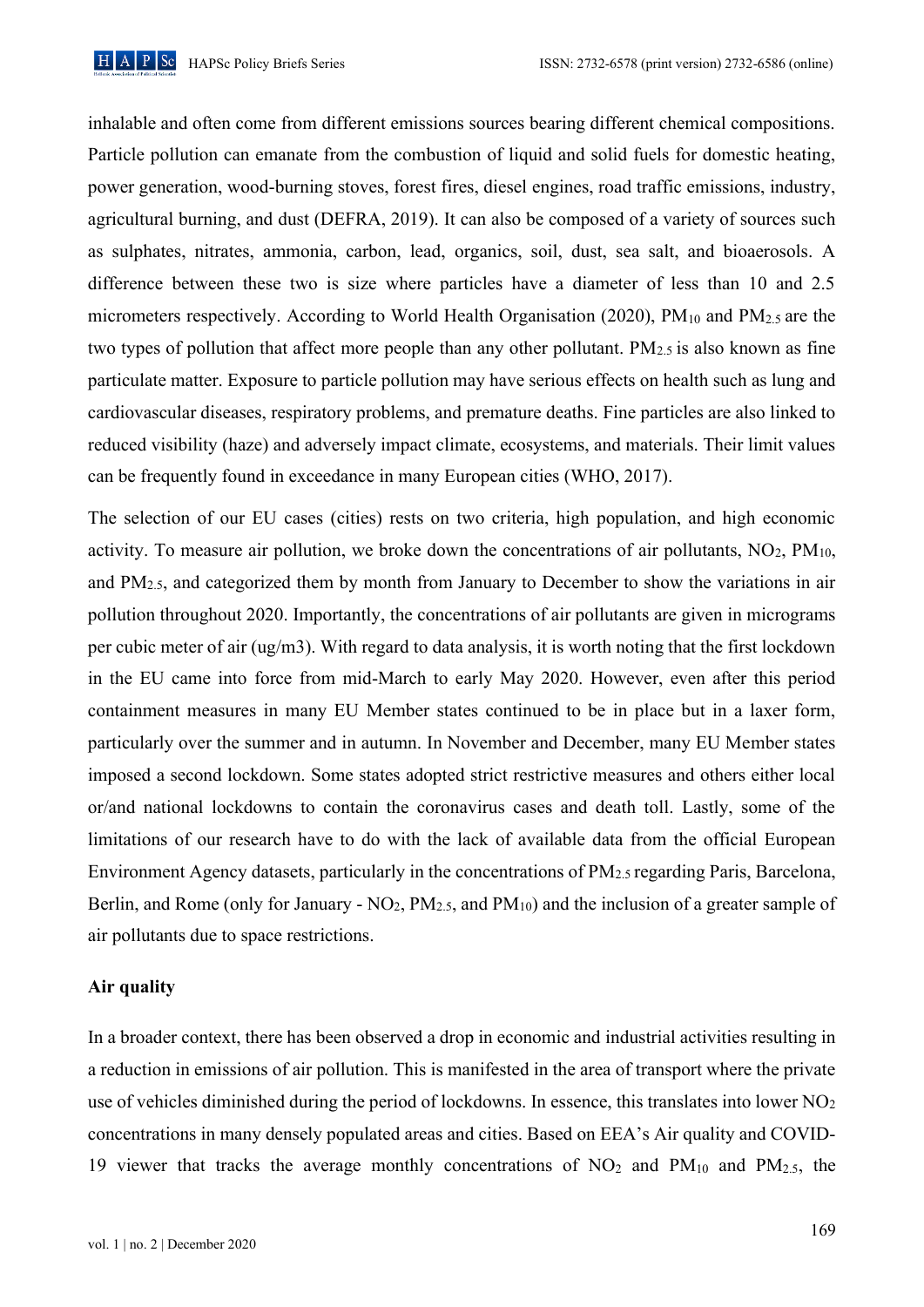

concentrations of  $NO<sub>2</sub> - a$  pollutant emitted by road transport – had a sharp drop in many EU cities where lockdown measures came into effect during the spring of 2020 (EEA, 2020a). The resume of economic and social activities seems to have contributed to the increase of the above-mentioned pollutants and in some cases, a strong tendency to go back to pre-pandemic levels is noted. In general, PM concentrations are caused by emissions from natural resources and man-made sources such as industry, agriculture, and residential heating and lockdown measures are less likely to have influenced them (EEA, 2020b). Particularly,  $PM_{10}$  concentrations dropped in EU cities but not eminently. Although it may be anticipated a decline in concentrations of fine particulate matter ( $PM_{2,5}$ ), a steady decrease in many European cities has not yet been observed. A reason for this could be that this pollutant's main sources are more diversified, encompassing, for example, the fuel combustion for the heating of institutional, commercial, and residential buildings, road traffic, and industrial activities. Furthermore, a considerable proportion of particulate matter is shaped in the atmosphere when reacting with other air pollutants such as ammonia  $-$  a pollutant attributable to the use of agricultural fertilisers at this time of year. Additional factors such as weather conditions can play a key role in the decrease of pollutants' concentration. On the contrary, meteorology variations may also result in increased air pollution and combined with frequent non-sequential relationships between changes in emissions and concentrations can give an explanation about the reason for the nonoccurrence of lower pollution in all areas (EEA, 2020c).

### Breakdown of NO2, PM2.5 & PM10 Average concentrations per month in 2020

In this section, an analysis of the average concentrations of three pollutants on a monthly basis is provided in a tabular form for 10 highly populated cities with high economic activity below.

|                 | Janety  | Fantay | Mach | <b>RE</b> | <b>May</b> | $v_{\text{tot}}$ | W    | ALBER | Sexember | October | November | December | Average |
|-----------------|---------|--------|------|-----------|------------|------------------|------|-------|----------|---------|----------|----------|---------|
| Milan           | 69.8    | 54.0   | 33.3 | 23.7      | 20.6       | 23.9             | 23.5 | 20.9  | 34.1     | 39.2    | 47.9     | 43.0     | 36.17   |
| Rome            | No data | 44.6   | 25.4 | 17.9      | 19.9       | 23.2             | 25.7 | 21.6  | 32.1     | 34.0    | 36.2     | 34.9     | 28.68   |
| London          | 34.0    | 28.0   | 25.8 | 24.2      | 19.8       | 19.9             | 17.5 | 21.8  | 25.6     | 23.6    | 31.4     | 39.9     | 25.95   |
| Paris           | 39.7    | 29.9   | 28.2 | 22.3      | 22.8       | 25.2             | 22.3 | 27.2  | 36.0     | 27.4    | 35.0     | 33.4     | 29.11   |
| Madrid          | 47.1    | 45.4   | 23.0 | 12.2      | 12.9       | 16.0             | 20.2 | 22.2  | 27.9     | 29.8    | 40.4     | 24.6     | 26.80   |
| Barcelona       | 36.2    | 35.2   | 21.5 | 14.4      | 15.8       | 17.2             | 21.6 | 17.6  | 25.9     | 27.6    | 30.7     | 26.5     | 24.18   |
| Lisbon          | 31.0    | 34.7   | 16.8 | 11.7      | 13.0       | 10.6             | 17.3 | 11.2  | 23.2     | 23.4    | 27.5     | 22.1     | 20.20   |
| <b>Berlin</b>   | 33.3    | 25.9   | 26.4 | 22.7      | 20.0       | 18.9             | 21.5 | 24.6  | 30.7     | 24.3    | 26.4     | 27       | 25.14   |
| <b>Brusells</b> | 26.2    | 18.7   | 19.3 | 17.6      | 16.7       | 15.5             | 13.2 | 16.3  | 23.5     | 17.3    | 25.3     | 27.6     | 19.77   |
| Athens          | 40.8    | 40.8   | 34.3 | 23.7      | 39.0       | 34.9             | 33.9 | 33.1  | 32.7     | 37.7    | 26.6     | 31.7     | 34.10   |

## Figure 1:  $NO<sub>2</sub> Average concentrations (ug/m3) in 2020$

Source: EEA (2020a)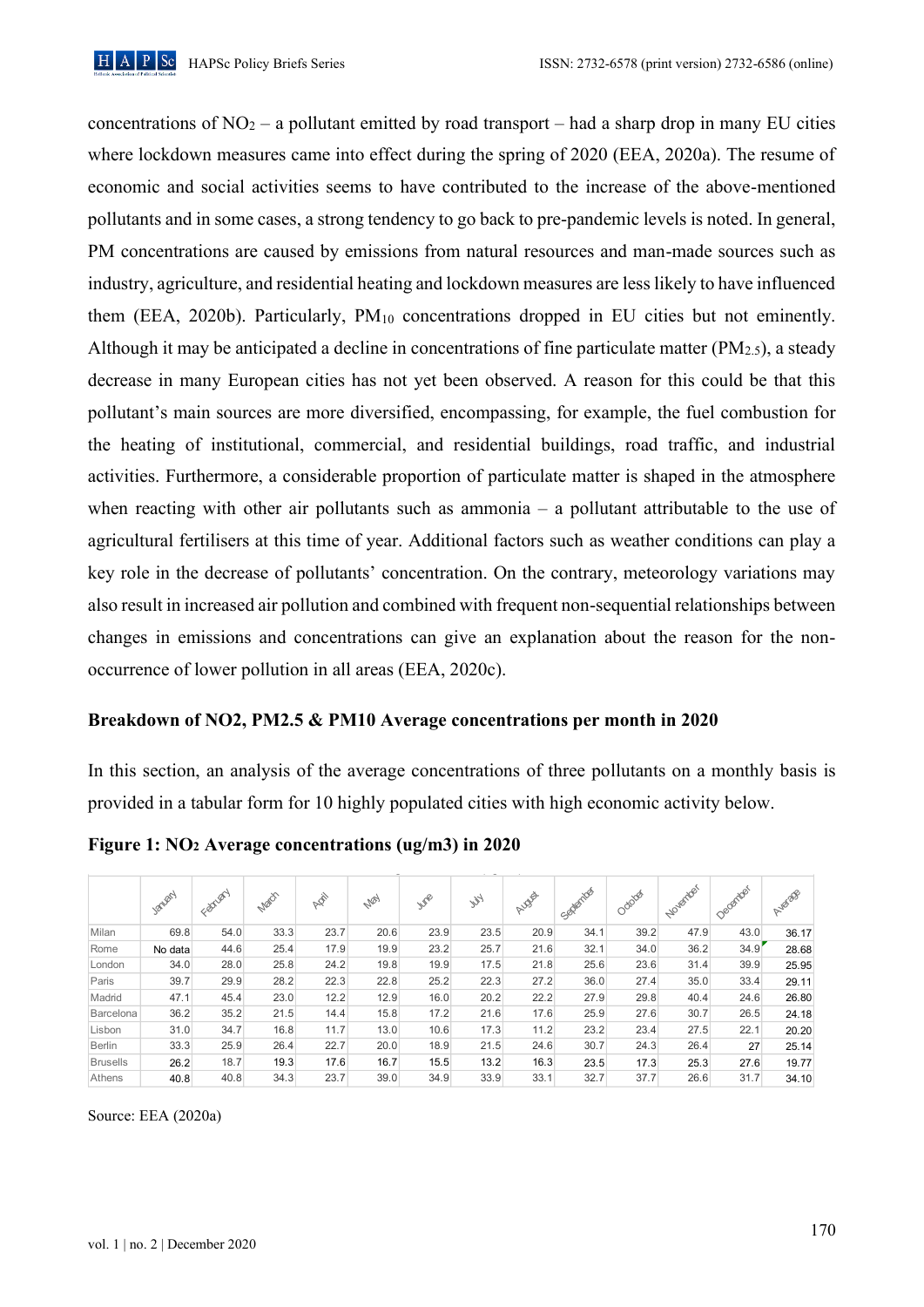As shown in Figure 1, the NO<sub>2</sub> average concentrations per month have dropped in most cities (Milan, Rome, Paris, Madrid, Barcelona, Lisbon, Berlin, and Athens) in 2020 but, towards the end of the year, there is a tendency to reach the pre-pandemic levels. In some cases (London and Brussels) these are seen in exceedance. The reductions are also clearly mirrored in the yearly average. Specifically, during the first lockdown (March-May) a significant decline is manifested almost everywhere. Similarly, these seem to remain relatively stable over the summer. However, in the following months until December, there has been a noticeable ramp-up. Interestingly, the variations in  $NO<sub>2</sub>$  average concentrations during the two lockdown periods (March-May and November-December) cannot be overlooked. Last but not least, cities such as Milan, Madrid, Paris, and Athens exhibited by far the highest concentrations in the pre-pandemic era and continue to do so throughout 2020 with the addition of London just before the advent of the new year.

|                 |                   |        |      |            |             |      |           | riviz.J Average concentration (ug/mJ) in 2020 |          |         |          |          |        |
|-----------------|-------------------|--------|------|------------|-------------|------|-----------|-----------------------------------------------|----------|---------|----------|----------|--------|
|                 | January           | Canyon | Nach | <b>REA</b> | <b>Next</b> | we   | <b>Ky</b> | August                                        | Sederate | October | November | December | AVEIRE |
| Milan           | 51.1              | 34.7   | 21.1 | 16.4       | 9.7         | 8.2  | 11.3      | 10.5                                          | 13.5     | 18.2    | 42.8     | 23.0     | 21.71  |
| Rome            | No data           | 16.0   | 13.4 | 12.8       | 8.9         | 7.4  | 9.6       | 11.1                                          | 11.3     | 9.3     | 19.5     | 11.7     | 11.90  |
| London          | 10.6              | 7.3    | 8.8  | 14.8       | 8.7         | 7.9  | 5.3       | 10.8                                          | 9.0      | 6.4     | 15.1     | 11.5     | 9.68   |
| Paris           | No available data |        |      |            |             |      |           |                                               |          |         |          |          |        |
| Madrid          | 14.1              | 14.8   | 6.9  | 6.6        | 7.4         | 7.9  | 10.7      | 8.6                                           | 7.5      | 7.3     | 12.5     | 4.4      | 9.05   |
| Barcelona       | No available data |        |      |            |             |      |           |                                               |          |         |          |          |        |
| Lisbon          | 15.9              | 14.1   | 10.2 | 7.3        | 9.0         | 6.5  | 11.6      | 6.3                                           | 10.2     | 6.9     | 9.9      | 8.4      | 9.69   |
| <b>Berlin</b>   | No available data |        |      |            |             |      |           |                                               |          |         |          |          |        |
| <b>Brusells</b> | 11.0              | 6.8    | 9.4  | 13.0       | 8.9         | 7.9  | 5.9       | 9.2                                           | 10.3     | 6.3     | 13.3     | 14.0     | 9.66   |
| Athens          | 21.7              | 16.6   | 14.6 | 12.8       | 13.4        | 10.1 | 12.6      | 12.6                                          | 12.1     | 11.0    | 14.0     | 14.8     | 13.86  |

#### Figure 2:  $PM_{2.5}$  Average concentrations (ug/m3) in 2020  $PM2 5 Average concentration (107/2) in 2020$

Source: EEA (2020a)

More clearly, in Figure 2 a rather sharp decline in  $PM_{2.5}$  average concentrations in all cases is demonstrated compared to pre-pandemic levels. Only London and Brussels seem to diverge significantly. A reflection of this decline is also met in the yearly average. Similar trends to the above pollutant ( $NO<sub>2</sub>$ ) are also observed here especially with the apparent increase in  $PM<sub>2.5</sub>$  average concentrations towards the end of the year (mainly November). Along these lines, the first (March-May) and second (November-December) lockdown do not seem to have a very strong impact on PM<sub>2.5</sub> average concentrations. Nor is it plainly observed a constant decline of those throughout. An interesting remark is that while periods of less restrictive measures such as the summer and early autumn would be expected to experience a significant and rapid increase of the average concentrations, this is hardly seen. Lastly, cities with high scores pre-pandemic such as Milan, Athens, and Lisbon are now amongst those with a remarkable decrease at the end of the year.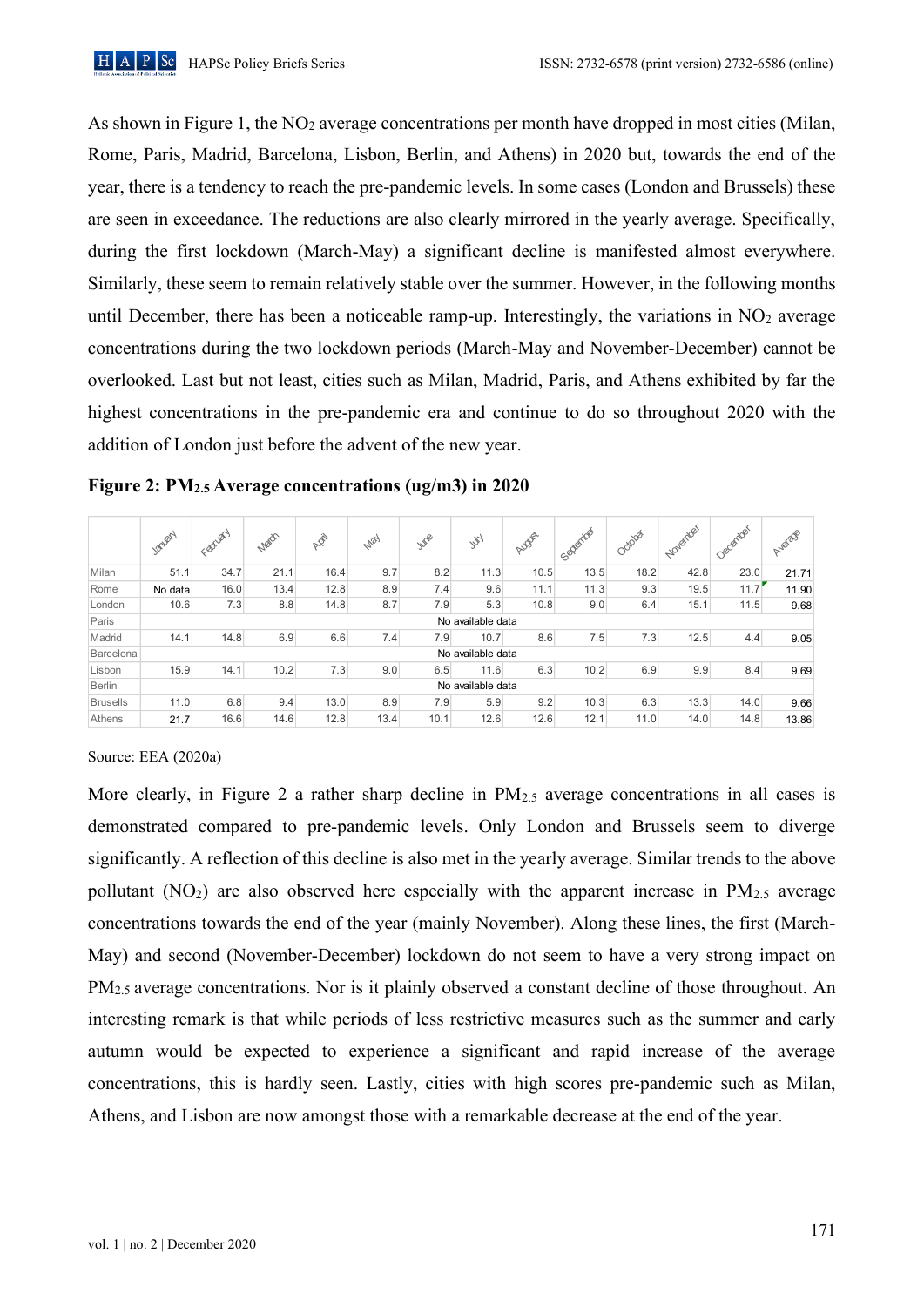|                 | Janen   | February | Natch | ARI  | <b>May</b> | WR   | $y_{\mathcal{H}}$ | AUDIO | Separates | October | November | December | Aviscos |
|-----------------|---------|----------|-------|------|------------|------|-------------------|-------|-----------|---------|----------|----------|---------|
| Milan           | 68.9    | 45.0     | 31.4  | 24.4 | 16.9       | 14.5 | 18.9              | 18.0  | 23.1      | 27.5    | 56.6     | 26.2     | 30.96   |
| Rome            | No data | 28.2     | 26.4  | 20.5 | 20.5       | 17.4 | 20.7              | 23.5  | 23.0      | 20.4    | 31.3     | 18.8     | 22.80   |
| London          | 15.8    | 13.6     | 15.5  | 22.5 | 14.1       | 12.1 | 8.6               | 16.8  | 13.9      | 9.5     | 20.9     | 14.6     | 14.81   |
| Paris           | 20.9    | 15.2     | 20.0  | 20.9 | 17.2       | 15.5 | 16.5              | 17.0  | 21.6      | 14.1    | 22.9     | 19.2     | 18.42   |
| Madrid          | 21.6    | 26.6     | 12.7  | 9.1  | 12.7       | 15.0 | 23.0              | 17.0  | 16.1      | 14.2    | 20.0     | 7.7      | 16.31   |
| Barcelona       | 24.8    | 27.4     | 19.5  | 14.6 | 17.7       | 18.5 | 22.4              | 21.0  | 19.3      | 22.4    | 24.4     | 13.5     | 20.46   |
| Lisbon          | 23.8    | 24.5     | 20.0  | 12.6 | 16.2       | 11.9 | 20.7              | 13.1  | 19.3      | 15.7    | 19.3     | 15.7     | 17.73   |
| <b>Berlin</b>   | 20.4    | 13.6     | 20.2  | 22.4 | 14.1       | 17.0 | 15.0              | 20.5  | 19.7      | 16.5    | 20.8     | 34.7     | 19.57   |
| <b>Brusells</b> | 14.2    | 11.9     | 14.9  | 22.8 | 16.6       | 14.6 | 11.0              | 15.8  | 18.5      | 10.3    | 18.3     | 17.0     | 15.49   |
| Athens          | 32.9    | 27.1     | 24.9  | 20.5 | 28.2       | 19.8 | 24.3              | 22.2  | 25.9      | 22.4    | 21.0     | 23.7     | 24.42   |

### Figure 3: PM<sub>10</sub> Average concentrations (ug/m3) in 2020

#### Source: EEA (2020a)

In the same line with the above analyses  $(NO<sub>2</sub>$  and  $PM<sub>2.5</sub>)$ ,  $PM<sub>10</sub>$  average concentrations note considerable reductions throughout the year and in almost all cities excluding Berlin and Brussels. Interestingly, the monthly average concentrations of  $PM_{10}$  are by far higher in relation to  $PM_{2.5}$ . The contribution of the first and second lockdown measures to the overall decline of average concentrations while is not contested, however, raises some doubts about their efficiency given that a rather mixed picture is presented. As we drill down into the data, we observe that  $PM_{10}$  average concentrations do not show a steady decline. Rather, it appears a quite strong tendency to bounce back to pre-pandemic levels compared to  $NO<sub>2</sub>$  and  $PM<sub>2.5</sub>$ .

## Conclusion

The article did provide a comparative analysis based on the latest available data about the effects of COVID-19 on air pollution in ten selected EU cities with high population and economic activity in 2020. With such a comparative approach and in spite of the limitations mentioned in the methodology, we aimed to illuminate and explain the variations in air pollution levels in a dramatic year featured by the imposition of two lockdowns and a generally stunted economy. What we can conclude from the above is that, first, there has been an overall reduction in average concentrations of the three pollutants but these reductions vary significantly among them. Second, the effect of lockdown measures in the decrease of NO<sub>2</sub> average concentrations appears to be important, but not that much with regards to the other two ( $PM_{2.5}$  and  $PM_{10}$ ). To some extent, it could be argued that their impact may be overstated. Third, reduced consumption of fossil fuels, road transport, lower economic output, and industrial activity constitute the main reasons for the overall decline in air pollution in our cases. Fourth, it is evidenced that the decline in emissions has not been steady and continuous particularly for the particulate matter ( $PM_{2.5}$  and  $PM_{10}$ ). Fifth, despite the significant decline in air pollution, a strong tendency to return to pre-pandemic levels based on the increasing average concentrations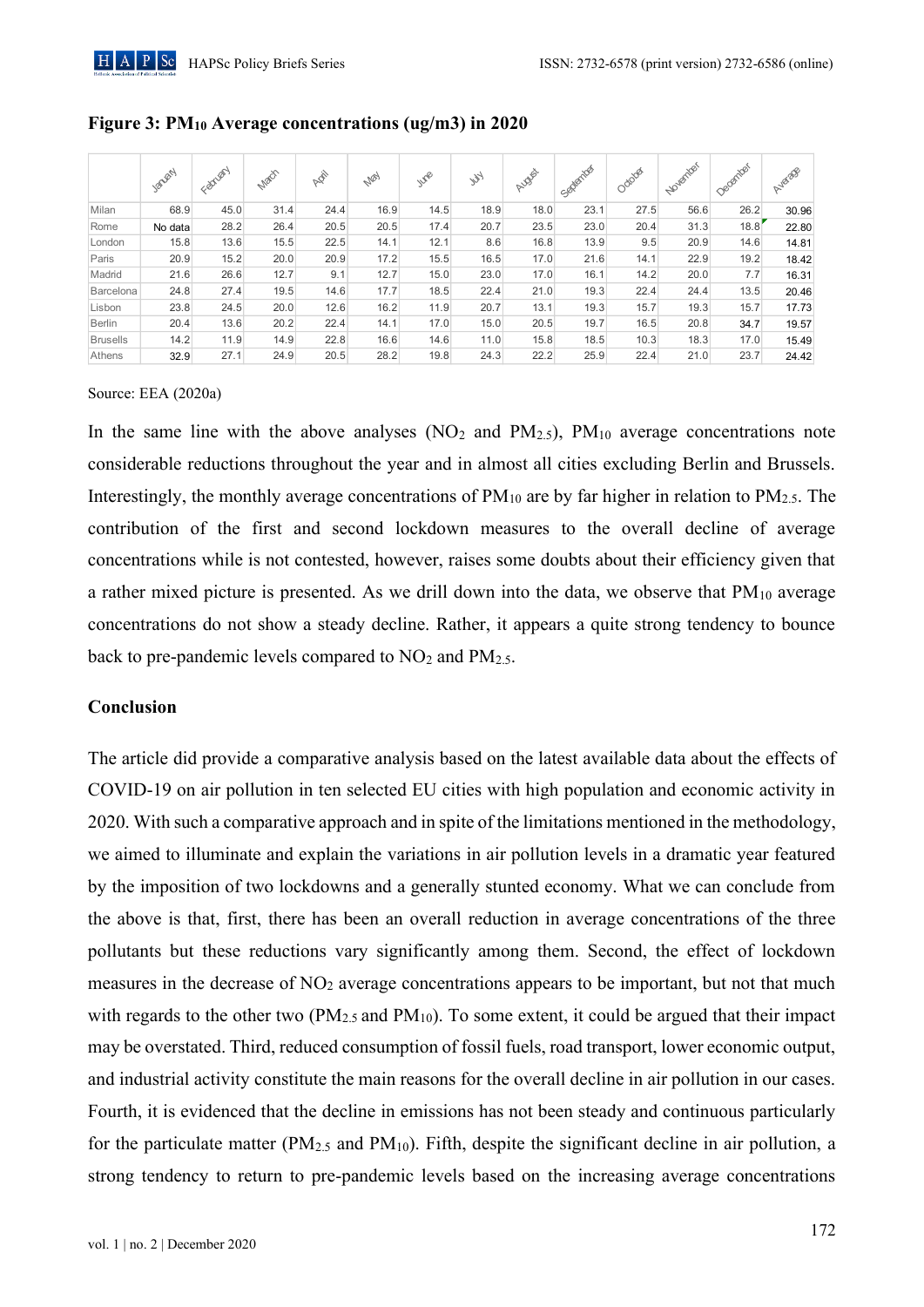

towards the end of 2020 cannot be ignored. In a sense, this is a clear indication that the full opening of the economy and resume of various activities post-pandemic will reverse this picture and some of the silver linings that emerged during this period would be seriously compromised if no coordinated action is taken. While the numbers speak for themselves, some useful lessons can be drawn about possible improvements in the aftermath of the pandemic. Knowingly that the economic and social challenges will overwhelm the government agenda, a more targeted approach would be required. Our suggestions for improving air quality in urban centers and polluted areas would include wider use of technology to reduce unnecessary traveling, the development of an advanced urban transportation system, the phasing out of combustion engines in tandem with a provision of economic and fiscal incentives for the use of electric vehicles, further decoupling from fossil fuels and increased use of renewables to drive down energy costs for the industry. Considering the needs of the contemporary economy and citizens post-pandemic these suggestions could be seen as a leap forward to green growth and the transition to a carbon-free economy.

#### **References**

- DEFRA Department for Environment Food and Rural Affairs (2020). National Statistics (Concentrations of particulate matter (PM10 and PM2.5). Available at: https://www.gov.uk/government/publications/airquality-statistics/concentrations-of-particulate-matter-pm10-and-pm25 (Accessed: 20/11/2020).
- DEFRA Department for Environment Food and Rural Affairs (2020), Clean Air Strategy (2019). Available at: https://assets.publishing.service.gov.uk/government/uploads/system/uploads/attachment\_data/file/7707 15/clean-air-strategy-2019.pdf (Accessed: 18/11/2020).
- EEA European Environment Agency (2020a), Air Quality and Covid-19. Available at: https://www.eea.europa.eu/themes/air/air-quality-and-covid19 (Accessed: 15/11/2020).
- EEA European Environment Agency (2020b), COVID-19 and the environment: explore what we know. Available at: https://www.eea.europa.eu/post-corona-planet/explore (Accessed: 15/11/2020).
- EEA European Environment Agency (2020c), COVID-19 and Europe's environment: impacts of a global https://www.eea.europa.eu/post-corona-planet/covid-19-and-europespandemic. Available at: environment/#sdfootnote4 (Accessed: 15/11/2020).
- EPA US Environmental Protection Agency (2020). Nitrogen Dioxide (NO2) Pollution. Available at: https://www.epa.gov/no2-pollution/basic-information-about-no2 (Accessed: 15/11/2020).
- Helm, D. (2020). The environmental impacts of the coronavirus. Environmental & Resource Economics, 76: 21– 38.
- Melidis, M. (2020). What are the effects of COVID-19 on the environment?. HAPSc Policy Briefs Series, 1(1): 251-257.
- Saadat, S., Rawtani, D. and Hussain, C. M. (2020). Environmental perspective of COVID-19. Science of The Total Environment, 138870.
- WHO World Health Organisation, Regional Office for Europe (2017), Health risks of air pollution in Europe HRAPIE Project. Available at: https://www.euro.who.int/ data/assets/pdf file/0006/238956/Health risks air pollution HRAPIE pr oject.pdf (Accessed:  $16/11/2020$ ).